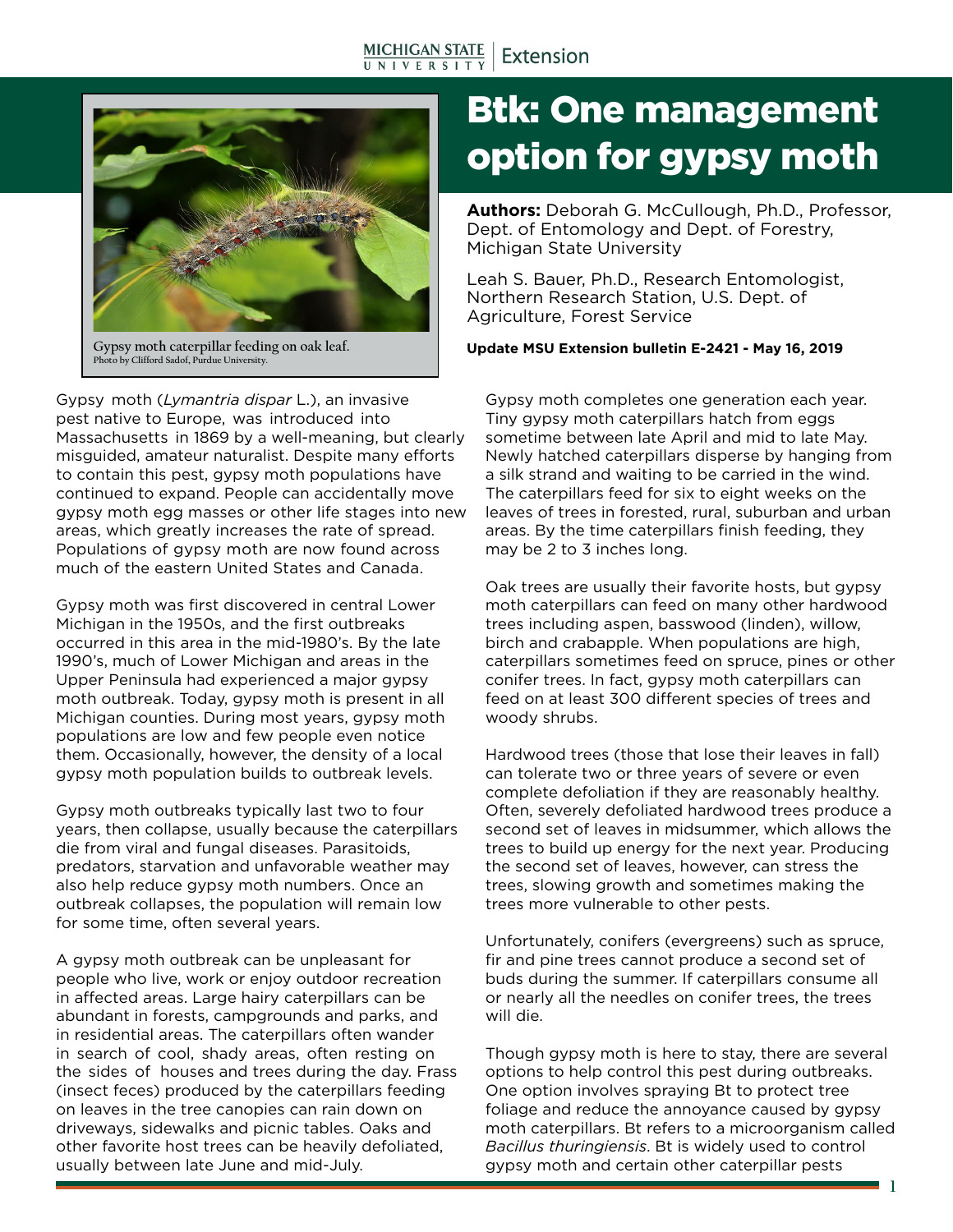because of its effectiveness, ease of use and its low toxicity to other animals, including other insects. This publication is designed to answer some frequently asked questions (FAQs) about Bt.

#### What is Bt?

Bt is the abbreviation for *Bacillus thuringiensis*, a native bacterium commonly found in soil and on plants. Thousands of Bt varieties exist in nature, each with its own unique characteristics. Most Bt varieties are insect pathogens that cause disease in specific groups of insects, and several are registered with the U.S. Environmental Protection Agency (EPA) as microbial insecticides. Though Bt products can be highly effective in



**Newly hatched gypsy moth caterpillars on egg mass. Photo: Steven Katovich, USDA Forest Service, Bugwood.org.**

There are a few unusual but important things to remember about the way Btk works:

• Btk must be eaten by caterpillars to be effective. Therefore, the leaves of trees or shrubs must be well coated with Btk.

• Young gypsy moth caterpillars are usually more sensitive to Btk than older, larger caterpillars. This is one reason why Btk should be applied soon after gypsy moth caterpillar eggs hatch. Timing of Btk applications depends on spring weather conditions and varies by location (see MSU's [Enviroweather's gypsy moth](https://enviroweather.msu.edu/run.php?stn=msu&mod=c_gm&da1=2&mo1=10&da2=2&mo2=10&yr=2018&mc=186&ds=cd)  [treatment guidelines\)](https://enviroweather.msu.edu/run.php?stn=msu&mod=c_gm&da1=2&mo1=10&da2=2&mo2=10&yr=2018&mc=186&ds=cd). Older, larger caterpillars may become ill, but can often survive a Btk application.

controlling specific insects, they have little impact on other animals. Therefore, sprays made with Bt pose much less risk of affecting non-target organisms than conventional chemical insecticide sprays.

The Bt products used to control gypsy moth during outbreaks are made from a strain known as *Bacillus thuringiensis* var. *kurstaki* HD-1, or more simply, as Btk. Btk has been used for gypsy moth control in the northeastern U.S. since 1961 and in Michigan since 1985.

The Btk formulation used for gypsy moth spray programs in Michigan is certified by the Organic Materials Review Institute (OMRI), a national nonprofit organization that approves products for organic growers, as regulated by the USDA National Organic Program. Btk is commonly used by organic gardeners and farmers, as well as some conventional farmers, to control caterpillar pests of fruits and vegetables.

## How does Btk control the gypsy moth?

When Btk grows, it produces spores and non-living protein crystals. When gypsy moth caterpillars eat leaves that have been sprayed with Btk, the protein crystals dissolve in their digestive system and become toxic. This can occur only in caterpillars because of the many unique conditions present in their digestive system. For example, caterpillars have an alkaline digestive system, while humans and many other animals have acidic digestive systems.

Soon after caterpillars feed on leaves sprayed with Btk, they stop feeding. If the caterpillars consume enough Btk, they die after a few days from a combination of starvation, damage to their digestive system and bacterial growth within their bodies.

# What are the ingredients in a Btk product?

Commercially available Btk products are composed of two major components: the active ingredients and the inert ingredients. The active ingredients in products used to control gypsy moth are Bt *kurstaki* HD-1 spores and protein crystals. Bt *kurstaki* HD-1 is a naturally occurring bacterium in the environment.

Inert (non-active) formulation ingredients are added to the Btk spores and crystals. These ingredients make it easier to mix, spray and store the product. These ingredients are food-grade additives that appear on the U.S. Food and Drug Administration's ["Generally Recognized As Safe](https://www.fda.gov/food/ingredientspackaginglabeling/gras/)" list.

#### How does Btk differ from conventional chemical insecticides?

In contrast to Btk, conventional chemical insecticides are man-made or synthetic chemicals that usually affect the nervous systems of insects and other animals. These products can kill insects on contact or when eaten. This means conventional insecticides are capable of killing most non-target insects, including beneficial parasitoids and predators, and pose greater health hazards to humans and other animals.

## How long does Btk last?

Most of the Btk sprayed on tree foliage is destroyed by sunlight and microbial activity within a few days. To help reduce gypsy moth populations and defoliation during an outbreak, tree foliage must be sprayed each year, ideally soon after gypsy moth eggs hatch.

#### Does Btk harm other insects?

Btk is much more selective than conventional